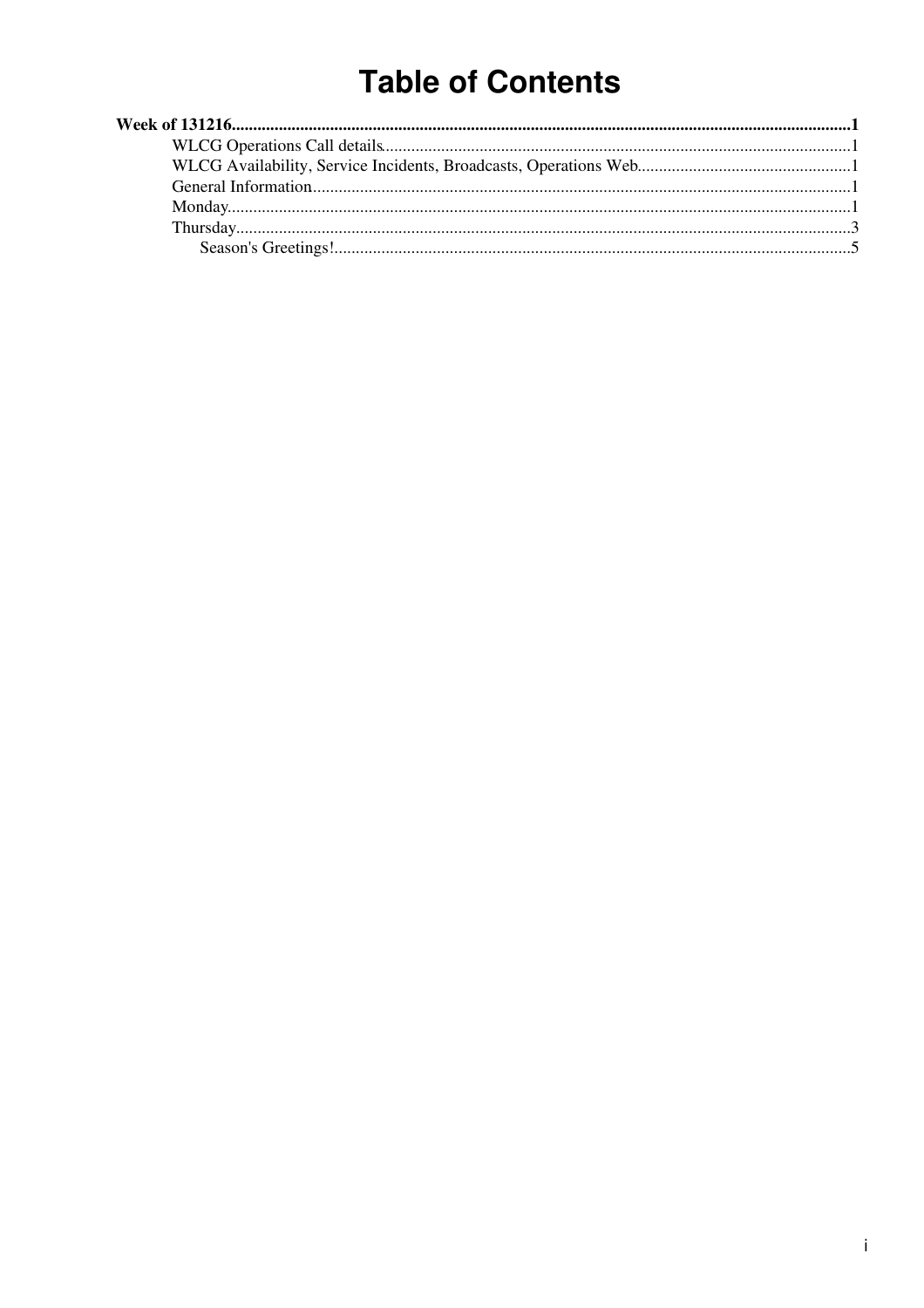# <span id="page-1-0"></span>**Week of 131216**

## <span id="page-1-1"></span>**WLCG Operations Call details**

To join the call, at 15.00 CE(S)T, by default on Monday and Thursday (at CERN in 513 R-068), do one of the following:

- 1. Dial +41227676000 (Main) and enter access code 0119168, or
- 2. To have the system call you, click [here](https://audioconf.cern.ch/call/0119168)

The scod rota for the next few weeks is at [ScodRota](https://twiki.cern.ch/twiki/bin/view/LCG/ScodRota)

## <span id="page-1-2"></span>**WLCG Availability, Service Incidents, Broadcasts, Operations Web**

| <b>VO Summaries of Site Usability</b> |  |  | <b>SIRs</b>                                    | <b>Broadcasts</b>                                | <b>Operations Web</b> |
|---------------------------------------|--|--|------------------------------------------------|--------------------------------------------------|-----------------------|
|                                       |  |  | ALICE™ ATLAS™ CMS™ LHCb™ WLCG Service Incident | <b>Broadcast archive <i>P</i> Operations</b> Web |                       |
|                                       |  |  | Reports                                        |                                                  |                       |

#### <span id="page-1-3"></span>**General Information**

|                       | <b>General Information</b> | <b>GGUS Information LHC Machine</b> | <b>Information</b>                        |                                |
|-----------------------|----------------------------|-------------------------------------|-------------------------------------------|--------------------------------|
| <b>CERN IT status</b> | <b>WLCG</b> Baseline       |                                     | $WLCG$ Blogs <sup>R</sup> GgusInformation | Sharepoint site $\mathbb{Z}$ - |
| board $\blacksquare$  | Versions                   |                                     |                                           | LHC Page $1\blacksquare$       |

### <span id="page-1-4"></span>**Monday**

Attendance:

- local: Alessandro, Belinda, Felix, Jerome, Maarten, Stefan, Steve, Xavier E
- remote: Christian, Jose, Lisa, Michael, Onno, Pepe, Rob, Rolf, Sang-Un, Stefano, Tiju, Xavier M

Experiments round table:

- ATLAS [reports](https://twiki.cern.ch/twiki/bin/view/Atlas/ADCOperationsDailyReports2013) [\(raw view\)](https://twiki.cern.ch/twiki/bin/view/Atlas/ADCOperationsDailyReports2013?raw=on) •
	- Central services ♦
		- ◊ NTR
	- $\triangleleft$  T<sub>0</sub> $/T1$ 
		- [IN2P3-](https://twiki.cern.ch/twiki/bin/view/LCG/IN2P3)CC SOURCE error during TRANSFER\_PREPARATION phase: RQueued ◊ GGUS:99777<sup>®</sup>, solved
		- $\Diamond$  INFN-T1 Transfers failing with error Request timeout GGUS:99771 $\degree$ , solved
		- © [RAL-](https://twiki.cern.ch/twiki/bin/view/LCG/RAL)LCG2 Transfer failures with "source file doesn't exist" [GGUS:99768](https://ggus.eu/ws/ticket_info.php?ticket=99768) <sup>®</sup>, waiting for reply
		- FZK-LCG2 issue in reading from tape, site is working on it. (FZK internal ◊ monitoring which shows no activity
			- <http://gridmon-kit.gridka.de/tapeview/atlas/index.html><sup>?</sup>)
		- BNL-ATLAS is in scheduled maintenance, US Cloud offline during the first part of ◊ the intervention (which affect the network).
	- ♦ openssl issue: <https://operations-portal.egi.eu/broadcast/archive/id/1066>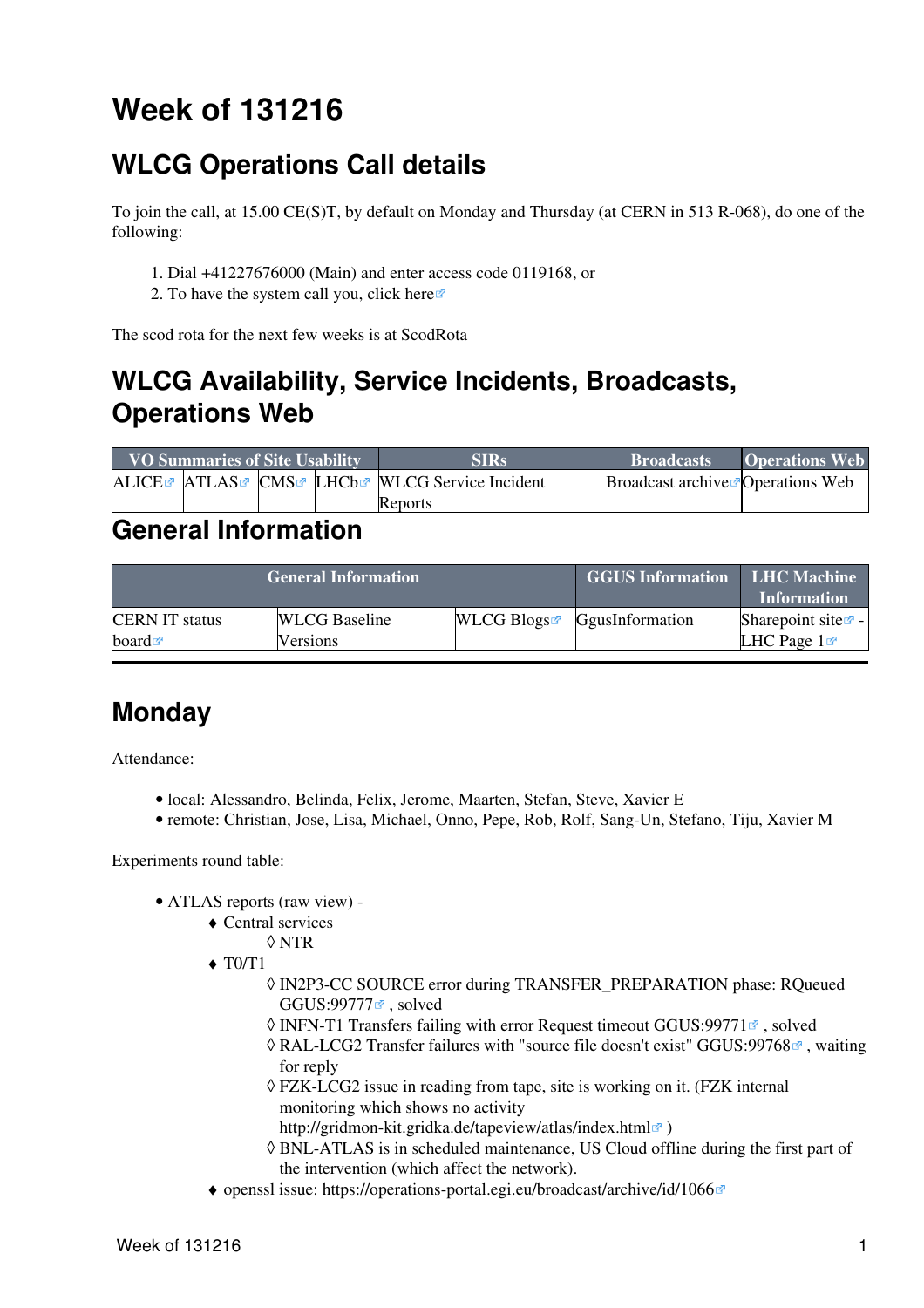#### WLCGDailyMeetingsWeek131216 < LCG < TWiki

- Maarten summarized the events leading up to the broadcast (further details there) and ◊ added that besides [CREAM](https://twiki.cern.ch/twiki/bin/view/LCG/CREAM) also other SLC6.5 services can be affected, e.g. WMS or even storage elements, as reported below by LHCb; as it looks unlikely that RedHat will re-enable support for 512-bit proxies in a future update, we will need to pursue fixing all "client" instances that still generate such proxies
- $\Diamond$  Rob added that OSG experts are working on reducing the fallout on the OSG side new "gridsite" versions have just been released now: ◊
	- ⋅ [EMI-2 Update 21](http://www.eu-emi.eu/emi-2-matterhorn/updates/-/asset_publisher/9AgN/content/update-21-16-12-2013-v-2-10-5-1)
	- ⋅ [EMI-3 Update 12](http://www.eu-emi.eu/releases/emi-3-monte-bianco/updates/-/asset_publisher/5Na8/content/update-12-16-12-2013-v-3-7-0-1)
- CMS [reports](https://twiki.cern.ch/twiki/bin/view/CMS/FacOps_WLCGdailyreports) ([raw view\)](https://twiki.cern.ch/twiki/bin/view/CMS/FacOps_WLCGdailyreports?raw=on) •
	- Very quiet weekend. No relevant issues to report. ♦
		- Rob: the glideinWMS factory at Indiana University ran out of disk space on Fri and ◊ has been taken out of the list temporarily, while a new SSD drive is being awaited, which probably will not arrive before Jan
- ALICE •
	- ♦ NTR
- LHCb [reports](https://twiki.cern.ch/twiki/bin/view/LHCb/ProductionOperationsWLCGdailyReports) [\(raw view\)](https://twiki.cern.ch/twiki/bin/view/LHCb/ProductionOperationsWLCGdailyReports?raw=on) •
	- ♦ reprocessing of Proton-Ion collisions started last week at GRIDKA/CERN,
	- ♦ At other sites main activities are simulation & user jobs
	- $\blacktriangleright$  T0:
	- $\triangleleft$  T1:
- $\Diamond$  FZK: Pilot problems, solved ([GGUS:99725](https://ggus.eu/ws/ticket_info.php?ticket=99725) $\degree$ )
- FZK: Issue with tape system over the week-end, now resolved, staging throughput ◊ increasing.
- Other: ♦
	- ◊ Problems with FTS3 transfers to CBPF which is running slc6.5. This linux version produces SSL3 handshake problems [\(GGUS:99398](https://ggus.eu/ws/ticket_info.php?ticket=99398) $\degree$ )
		- Steve: the FTS-3 nodes have almost finished getting reinstalled with SLC6.4 ⋅ (sic), which we probably can live with for a few weeks
		- after the meeting FTS-3 project lead Michail Salichos clarified that both the ⋅ FTS-3 client and the server depend on the "gridsite" provided by

EPEL-stable; since the new version should get there soon and the few server instances can be kept on SL6.4 for now, standard updates can be done in Jan; the [FTS-3 Wiki](https://svnweb.cern.ch/trac/fts3/wiki) $\vec{r}$  has been updated

Sites / Services round table:

- ASGC ntr
- BNL
- network intervention ongoing ♦
	- $\Diamond$  new switch installed, connectivity restarted
	- $\Diamond$  new spanning tree algorithm just started, being checked
- ♦ tomorrow dCache upgrade to v2.6 for SHA-2 support
- CNAF ntr
- $\bullet$  FNAL ntr
- $\bullet$  IN2P3 ntr
- KISTI
	- last week's network problems were due to a chain of events: ♦
		- $\Diamond$  a logical volume for hypervisor storage accidentally got overwritten in a test
		- ◊ VMs then could not mount their storage
		- ◊ as the DNS was running in a VM, it became unavailable, which caused all kinds of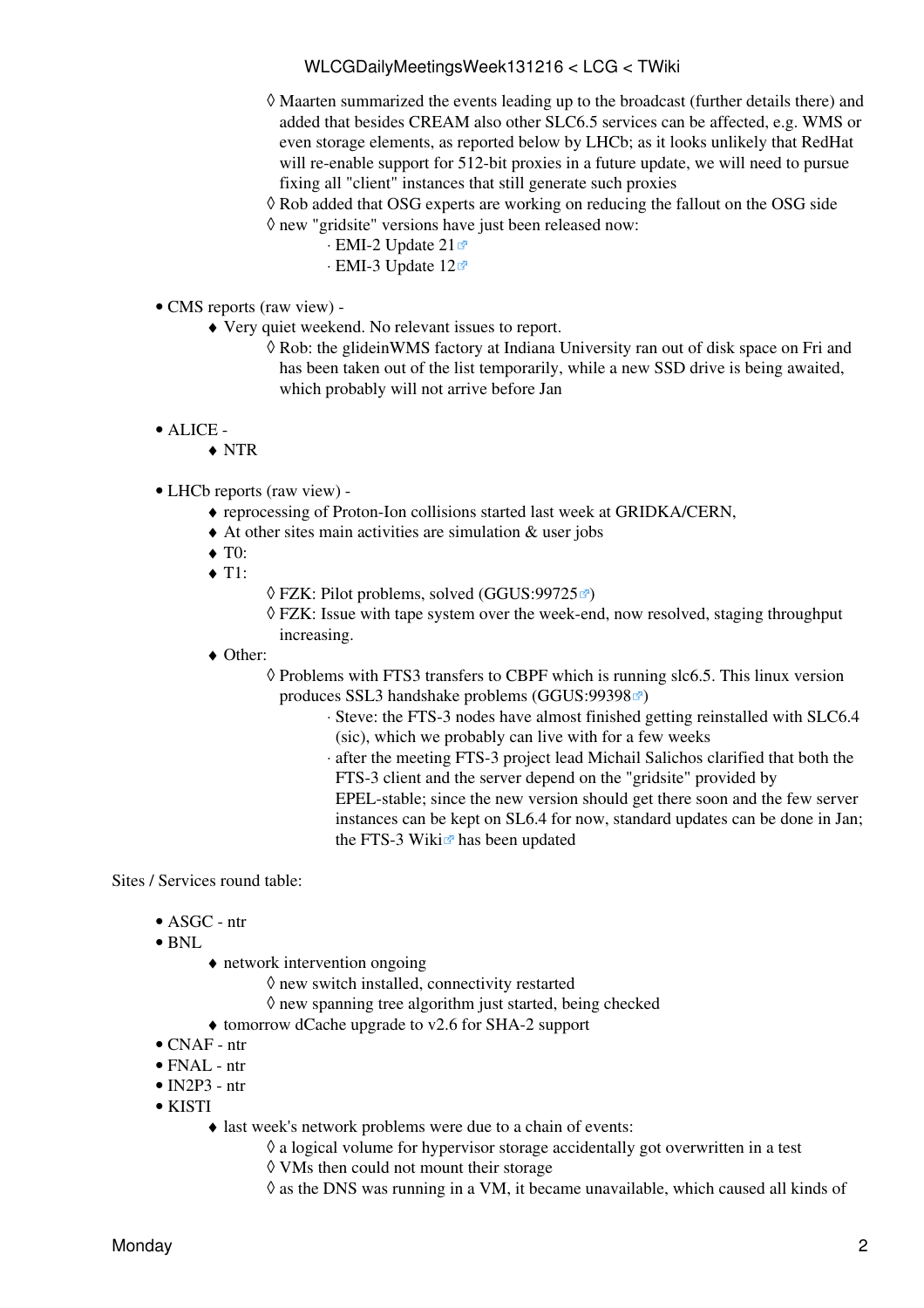services to fail

♦ the DNS is now running on a physical node and the services have been recovered

 $\bullet$  KIT

- last week the SE for ATLAS was upgraded and ran into file system problems: ♦  $\lozenge$  90 TB are still unavailable; the tech support is coming from the US
	- $\Diamond$  reading from tape was not possible, but should be OK again now
- NDGF
	- ♦ short downtime Wed ~noon CET to reboot some pool nodes and update them to dCache 2.6

• NLT1

- tomorrow evening at-risk downtime for tape back-end; files only on tape will be unavailable ♦ for a while
- OSG nta
- $\bullet$  PIC
	- ♦ Thu Dec 19 downtime for cooling system maintenance plus various upgrades
- $\bullet$  [RAL](https://twiki.cern.ch/twiki/bin/view/LCG/RAL) ntr
- grid services
	- ♦ CVMFS Stratum-0 and -1 have been migrated and upgraded OK
	- ♦ FTS-3 is being downgraded to SL6.4 because of the openssl issue (almost done)
- storage
	- transparent EOS updates to improve http performance and e-groups support: ♦
		- ◊ EOS-CMS ongoing
		- ◊ EOS-ATLAS tomorrow morning

AOB:

#### <span id="page-3-0"></span>**Thursday**

Attendance:

- local: Alessandro, Belinda, Felix, Jerome, Maarten, Maria D, Pablo, Stefan
- remote: Christian, Dennis, John, Lisa, Rob, Rolf, Sonia, Xavier

Experiments round table:

- ATLAS [reports](https://twiki.cern.ch/twiki/bin/view/Atlas/ADCOperationsDailyReports2013) [\(raw view\)](https://twiki.cern.ch/twiki/bin/view/Atlas/ADCOperationsDailyReports2013?raw=on) •
	- OpenSSL issue: is there any official broadcast with the latest news (described by Maarten at ♦ the WLCG ex-daily on Monday )
		- ◊ re-observed for FTS3 Pilot, Steve has been contacted.
			- Maarten explained that the matter is not fully understood at this time: ◊
				- ⋅ there has **not** been a big impact on the infrastructure so far
				- in direct job submission tests with CERN [CREAM](https://twiki.cern.ch/twiki/bin/view/LCG/CREAM) and UI instances the ⋅ delegated proxies ended up with 1024-bit keys, despite that nothing was updated
					- but 512-bit keys can still be reproduced at DESY-ZN
				- the SAM WMS have **not** been updated with the new gridsite version, ⋅ hence continue generating 512-bit proxies, yet nobody reported problems due to that
					- the new gridsite has been tested and the update can be done at short notice, if needed
					- otherwise it will be done in Jan
				- sites are advised to keep SL6 services on SL6.4 for the next 2 weeks, unless ⋅ an urgent security update requires SL6.5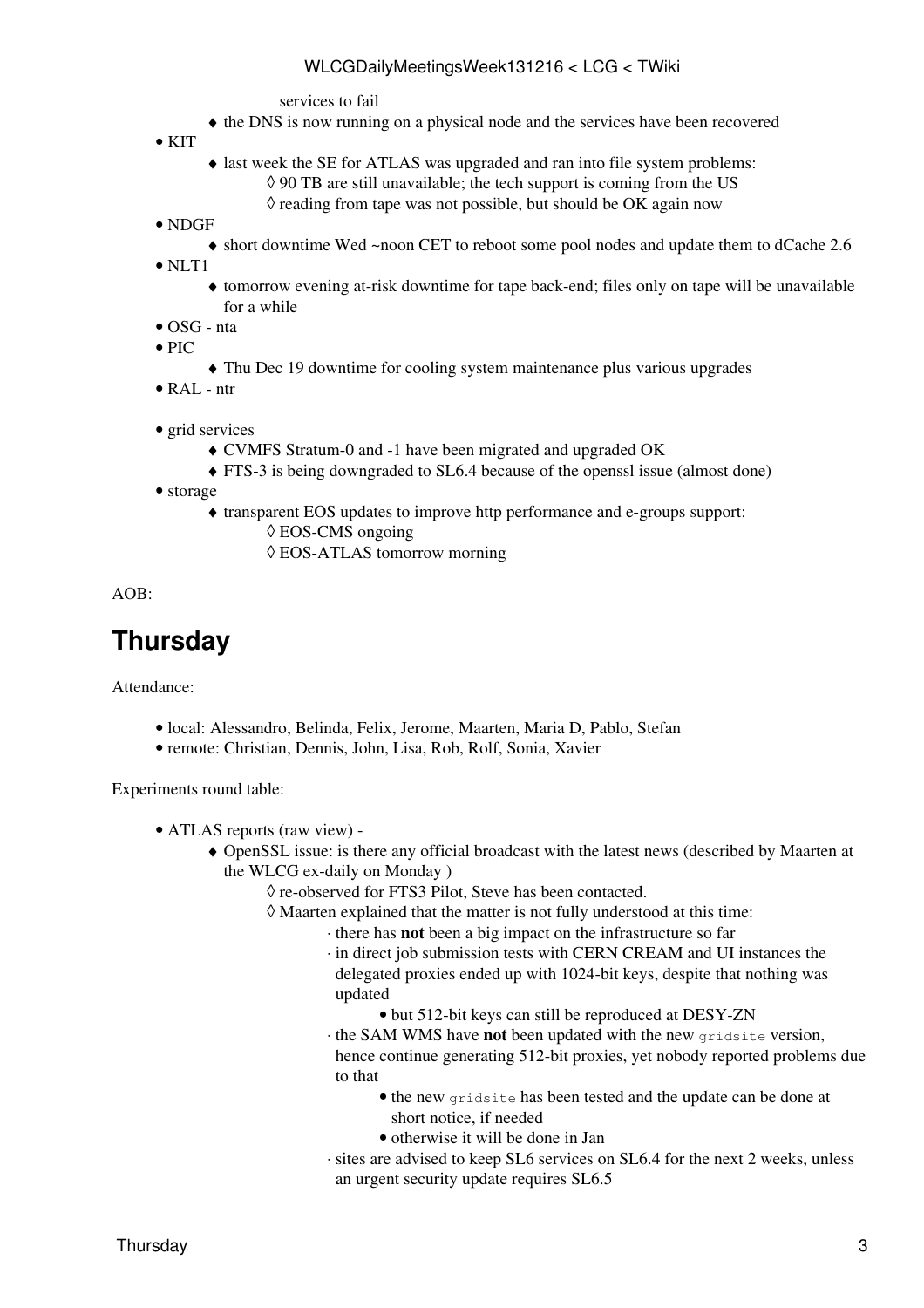#### WLCGDailyMeetingsWeek131216 < LCG < TWiki

- Rob explained that OSG have done an emergency release on Tue to fix the affected ◊ Globus components
	- complications due to the use of a private interface to OpenSSL; the code now ⋅ uses a public interface instead
- ♦ plans for the next weeks at today's [WLCG Ops Coordination meeting](https://twiki.cern.ch/twiki/bin/view/LCG/WLCGOpsMinutes131219#ATLAS)
- ♦ [ADC20131210.pdf:](https://twiki.cern.ch/twiki/pub/LCG/WLCGDailyMeetingsWeek131216/ADC20131210.pdf) CVMFS inode issue
- CMS [reports](https://twiki.cern.ch/twiki/bin/view/CMS/FacOps_WLCGdailyreports) ([raw view\)](https://twiki.cern.ch/twiki/bin/view/CMS/FacOps_WLCGdailyreports?raw=on) -
	- ♦ Very quiet days. No relevant issues to report.
- ALICE •
	- ♦ Thanks for your contributions to another successful year and best wishes for 2014!
- LHCb [reports](https://twiki.cern.ch/twiki/bin/view/LHCb/ProductionOperationsWLCGdailyReports) [\(raw view\)](https://twiki.cern.ch/twiki/bin/view/LHCb/ProductionOperationsWLCGdailyReports?raw=on) •
	- ♦ reprocessing of Proton-Ion collisions in full swing at CERN/GRIDKA
	- ♦ At other sites main activities are simulation & user jobs
	- $\blacklozenge$  T0:
		- $\Diamond$  Impressive staging performance (140TB/24h), stage in for reprocessing is finished
	- $\triangleleft$  T1:
		- GRIDKA: problems with file access via xroot, switched back to dcap for the time ◊ being.

```
\star/.\
   /..'\ Many season's greetings
/'.'\ to all sites and services.
/.''.'\ Thanks for all your work
/.'.'.\ and support during 2013. 
/'.''.'.\
^^^[_]^^^ LHCb Grid Operations Team
```
Sites / Services round table:

- ASGC
	- ♦ network intervention tomorrow 07:00-10:00 UTC
- CNAF ntr
- FNAL ntr
- $\bullet$  IN2P3 ntr
- $\bullet$  KIT
- ♦ the 90 TB of unavailable ATLAS data are back, checksum verifications are still ongoing
- NDGF ntr
- NLT1
	- many ATLAS jobs at NIKHEF are failing due to the CVMFS inode counter overflow bug to ♦ be fixed in the next release; in the meantime the only cure is to unmount and remount the ATLAS repository, which can only be done when no process has it open
		- Alessandro: not a big impact so far; you could try a rolling intervention, viz. draining ◊ selected WN of ATLAS jobs, then fix those WN
			- ⋅ see [CVMFS inode issue](https://twiki.cern.ch/twiki/pub/LCG/WLCGDailyMeetingsWeek131216/ADC20131210.pdf)
- OSG nta
- $\bullet$  PIC
- Apologies, I cannot attend to today's meeting (Pepe). Today's downtime is going pretty well. ♦ We foresee to start services even before the declared end time for today's downtime.
- [RAL](https://twiki.cern.ch/twiki/bin/view/LCG/RAL) ntr
- dashboards ntr
- GGUS